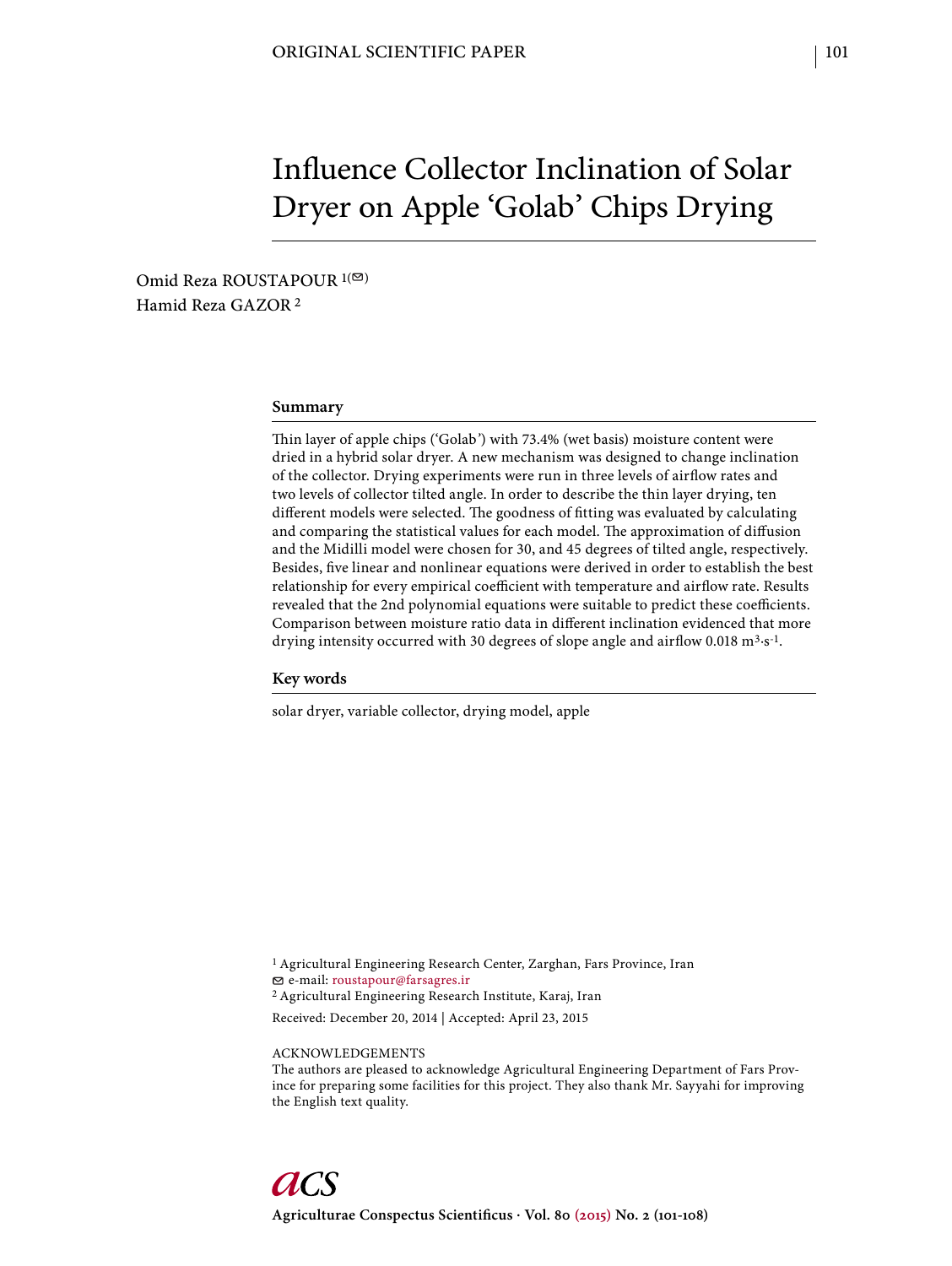## **Introduction**

With regard to the current energy crisis, it is appropriate to be able to dry agricultural products with minimum energy consumption. This issue has been led to the development of various models of solar dryer in recent years (Pangavhane et al., 2002; El-Sebaii et al., 2002). Usually, drying agricultural products is accomplished at low temperatures; therefore, solar drying method can be a great alternative to the conventional drying methods. Increasing products quality and decreasing the drying period is one of the benefits of solar drying method (Sharma et al., 1995). Apple fruit contains a high percentage of water. Accordingly, it exhibits relatively high metabolic activity in comparison with other plant-derived food such as seed. This metabolic activity continues after harvesting, thus making most fruits as highly perishable commodities (Atungulu et al.*,* 2004). Mathematical modeling of drying under different conditions is necessary to obtain better control of drying operation and overall improvement of the quality of the final product. Models are often employed to study the variables involved in the process, predict drying kinetics of the product, and optimize the operating parameters (Karathanos and Belessiotis, 1999). The thin-layer drying equations were utilized to estimate the drying period of several products and also to generalize drying curves. Several investigators had proposed numerous mathematical models for the thin-layer drying of many agricultural products (Yaldiz et al.*,* 2001; Togrul and Pehlivan, 2002; Doymaz, 2004; Sacilik and Elicin, 2006; Wang et al.*,* 2006; Aghabashlo et al.*,* 2008; Zomorodian and Moradi, 2010).

A mathematical model was developed to solve the heat and mass transfer equations for convective drying of Banana fruit. The shrinkage of material and dependency of moisture content variation and shrinkage phenomenon were taken into account by the model. According to the results, the model agreed closely with the experimental values (Karim and Hawlader, 2005). A vacuum- belt drying technology was applied to dry natural- herb extract. The performance of different mathematical models describing the drying process were tested and compared. In conformity with the results, the Logarithmic model provided better prediction than the other models (Liu et al.*,* 2009). Drying kinetics of olive cake during the convective dehydration process was modeled. Air temperature showed a significant effect on drying rates. Based on the statistical tests results, the Modified Henderson and Pabis equation was the most suitable model to describe the experimental drying curves (Vega-Galvez et al.*,* 2010). A one-dimensional unsteady state mathematical model of coupled heat and mass transfer equations was developed to simulate the convective drying of the thin layer of carrot slices. A semi-analytical proposed-solution method took fundamentals of the drying process into consideration. The predicted temperature and moisture history of food in drying process was validated with a set of experimental data. A remarkable agreement was observed between the theoretical and the experimental data (Barati and Esfahani, 2012). Using of solar dryer for drying of apple chips is suitable and safe in rural areas.

Modification of solar dryer can help to increasing of drying rate and managing of energy consumption. The collector inclination has different effects on drying behavior of products, so the objective of the current study is to determine the effect

of the inclination, drying air temperature, and air flow rate on the drying characteristics and dehydration ratio of apple chips ('Golab*'*). 'Golab' apple has the synonym 'Kohanz' and is a native apple variety of Iran. This type has small fruit size  $(50 \pm 10 \text{ mm})$ diameter) with suitable smell and taste and grows in mountain area of Iran (Lak, 2011).

# **Materials and methods**

#### **Material**

Apples were harvested form local Garden of Zarghan, Fars Province. Suitable models were selected in order to describe the thin-layer drying process. Samples of apple slices with 3 mm thickness were prepared by a precise cutter device. Before drying process, the initial wet basis moisture content of samples was measured using moisture analyzer (AND MX50 model). The moisture content of apple slices was 73.4±2% (w.b.).

## **Experimental setup**

The experiments were undertaken in an active and mixed mode solar dryer with capacity of 10 kg/batch. This dryer consisted of a collector unit, diffuser, chamber, and a centrifugal fan. Fig. 1 portrays the solar dryer with variable inclination mechanism. The collector unit contained an absorber black plate with dimensions of 1×2 m. Air passed through both sides of the collector and absorbed the solar heat energy. After that, hot air is directed into the chamber by the diffuser. The chamber consisted of two trays where slices of apples were placed. The chamber had a channel to connect the air supply fan. In order to reduce heat loss, the collector and the chamber were made of plywood and insulated by a 5 cm- thick glass wool. The maximum airflow rate of dryer was about  $4500 \text{ m}^3$ /h that was achieved using centrifugal fan with 1400 rpm and 0.7 kW. The air flow rate was also changed by an inverter that was installed in the fan circuit. A galvanized pipe 1000 mm long, and 152 mm in diameter was utilized at the outlet of the fan to obtain a fully developed flow. The air velocity was measured at the end of the outlet pipe by a hot wire anemometer (Lutron AM-4202). In order to measure the variation of temperature during drying process, three K-type thermocouples were employed in collector, chamber and outlet pipe of the dryer. Temperature data was recorded via a data acquisition system (Data Shuttle/ USB 56 model) at regular 5 second intervals. Two electrical heaters (2×1 kW) were installed in the



**Figure 1.** Solar dryer components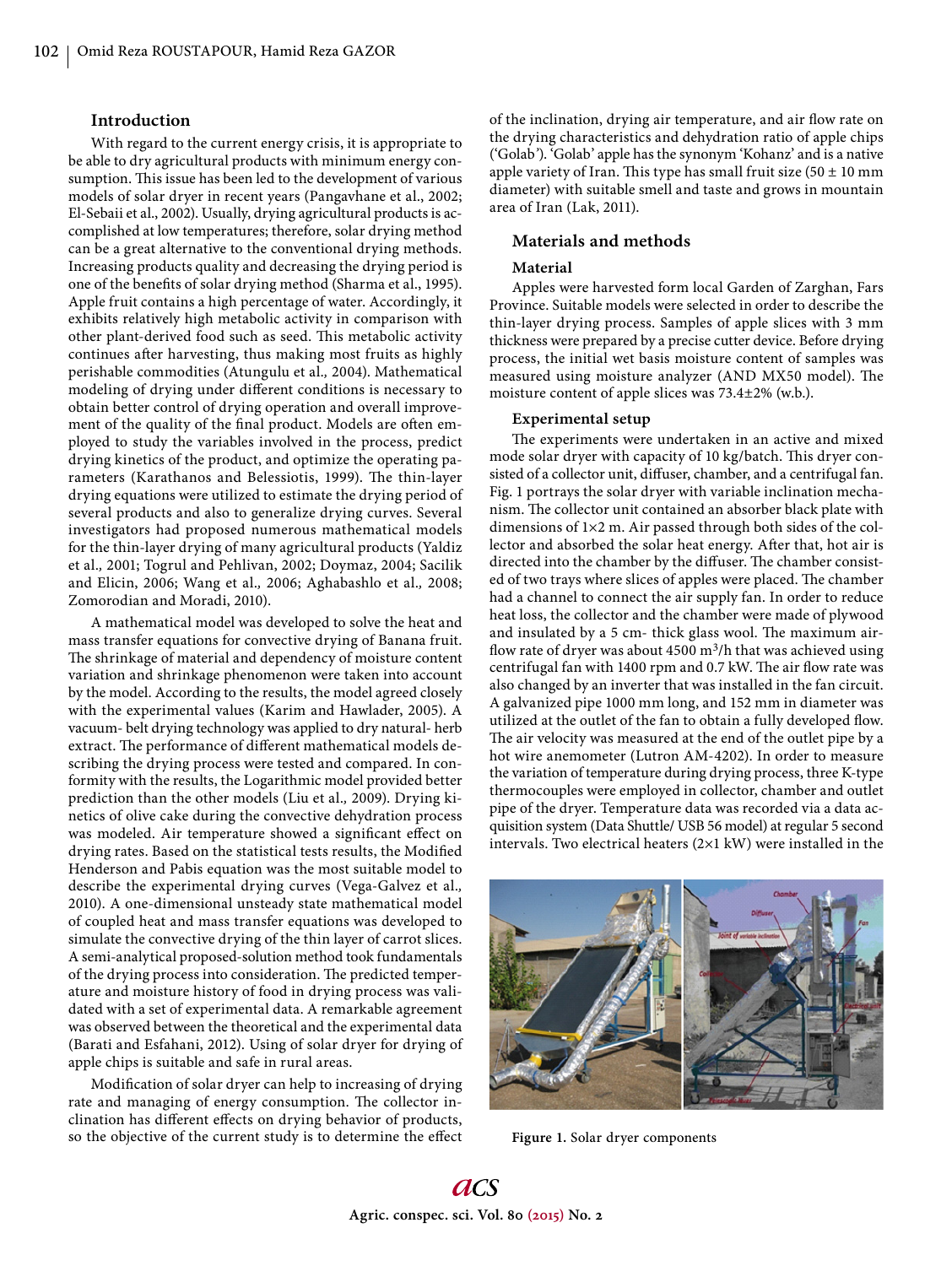diffuser part of the dryer that assisted the solar heater system when there was not enough solar radiation energy for drying. The solar dryer was considered as a hybrid type dryer.

The chamber was located above the dryer to absorb the solar radiation directly by a glass cover of 4 mm thickness that was placed over the chamber with 45 degrees of tilt. The slope angle of collector depends on the latitude of the region. There is not any appropriate equation to determine the inclination of collector. The best collector tilt angle has to be determined experimentally for every region. This angle  $(\alpha)$  is equal to latitude angle  $\pm$  15 degrees (Duffie and Beckman, 1991). The solar radiation angle changes in different seasons, so drying process will be more efficient if the tilted angle of the collector can be changed according to the radiation angle. In summer, the steepness of solar radiation increases; consequently, it is better to decrease the inclination of the collector and vice versa in winter, the inclination should be increased. In this dryer, a new mechanism is designed to change the slope angle of the collector. On the top edge of the collector a joint was mounted that allowed the lower part of the collector to move up and down. It allowed the change of the tilted angle of the collector. Experiments were carried out in Zarghan region near Shiraz. Shiraz is a capital city of Fars Province. It is located in the south west of Iran and the latitude of this region is about 30 degrees, so the inclination of the collector varies from 15 to 45 degrees.

### **Procedure**

The average initial moisture content of apple chips was about 73.4% (w.b.) Drying process was accomplished continuously in each test for a uniform 120 minutes period in the dryer. Three levels of airflow rate (0.018, 0.036 and 0.072  $\text{m}^3 \cdot \text{s}^{-1}$ ) and two levels of the collector slope angle (30 and 45 degrees) were adopted and all the experiments were carried out in July from 10:30 to 12:30. In conformity with the test conditions, the final average moisture content of apple chips was about 12% (w.b.) During the experiments, the ambient air temperature was about  $30^{\circ}$ C ( $\pm$ 5°C), and the relative humidity was about 26±2%. Due to the short drying period (120 minutes), the inlet air temperature did not experience any considerable fluctuations. As a result, the air temperature inside the drying chamber only depended upon the airflow rate and tilted angle of the collector through the drying process. The lower the airflow rate, the higher the drying air temperature. As the airflow rate increased from 0.018 to 0.072  $m<sup>3</sup>·s<sup>-1</sup>$ , the average inlet air temperature to the chamber decreased from 51.5 to 36.6oC when the collector slope angle equals 30 degrees and the average inlet air temperature also drops from 44 to 36.4oC when the slope angle reaches to 45 degrees. The solar radiation intensity was measured and recorded utilizing a solarimeter (Kimo Co. - SL100 model- Japan) whose probe was located on the glass cover of the collector. The average solar intensity during the test in July was  $800\pm145$  W·m<sup>-2</sup>. The moisture content variation was measured based on decreasing weight of samples during the drying process. Weighing of samples was performed over different intervals of 30 minutes applying a precise scale with 0.1 g precision (AND Co.- EK-6000i model- Japan).

#### **Data analysis**

The thin layer drying procedure has been found to be the most appropriate tool for characterizing the drying parameters (Akgun and Doymaz, 2005; Akpinar et al., 2003). There are three types of the thin layer drying models to describe the drying rate of agricultural products; theoretical, semi-theoretical, and empirical models (Midilli et al., 2002; Demirats et al., 1998). The theoretical approach concerns either the diffusion equation or simultaneous heat and mass transfer equations. The empirical model neglects the fundamentals of drying processes and presents a direct relationship between average moisture and drying time by means of regression analysis (Ozdemir and Devres, 1999). The semi-theoretical model is also a trade-off between the theoretical and empirical ones deriving from a widely applying simplification of the Fick's second law of diffusion or modification of the simplified model, such as the Lewis model, the Page model, the Modified Page model, and the Henderson model. In order to model the thin layer drying by semi- theoretical method, it is required to calculate the variation of moisture ratio of products. The moisture ratio (*MR*) is defined as follows (Mujumdar, 2004):

$$
MR = (M - M_e)/(M_0 - M_e)
$$
 (1)

The values of  $M_e$  are relatively small compared to  $M$  or  $M_0$ in the drying period, thus the *MR* can be simplified to *MR*= *M*/ *M0* (Akpinar et al.*,* 2003; Midilli et al.*,* 2002). To examine the drying characteristics of apple fruit, it was essential to model the drying behavior effectively. The experimental thin layer drying data for apple chips at different drying air temperatures and flow rates were fitted into 10 commonly used drying models illustrated in Table (1).

Goodness of fitting was validated by applying three statistical criteria as root of mean square error (RMSE), reduced Chisquare  $(\chi^2)$ , and coefficient of determination  $(R^2)$ . They were calculated using Minitab software (version 15, Minitab Inc.

| Table 1. Mathematical models for thin layer drying                                                                                                       |                                                                                                                                                                                                                                                      |                                                                                                                                                                                                                                                                  |  |
|----------------------------------------------------------------------------------------------------------------------------------------------------------|------------------------------------------------------------------------------------------------------------------------------------------------------------------------------------------------------------------------------------------------------|------------------------------------------------------------------------------------------------------------------------------------------------------------------------------------------------------------------------------------------------------------------|--|
| Model name                                                                                                                                               | Model equation                                                                                                                                                                                                                                       | References                                                                                                                                                                                                                                                       |  |
| Newton<br>Page<br>Modified Page<br>Henderson and Pabis<br>Logarithmic<br>Two term<br>Exponential two term<br>Wang and Sing<br>Approximation of diffusion | $MR = exp(-kt)$<br>$MR = exp(-kt^n)$<br>$MR = exp(-kt)^n$<br>$MR = a. exp(-kt)$<br>$MR = a.exp(-kt) + c$<br>$MR = a.exp(-k_0t) + b.exp(-k_1t)$<br>$MR = a.exp(-kt) + (1-a).exp(-kat)$<br>$MR = 1 + at + bt^2$<br>$MR = a.exp(-kt) + (1-a).exp(-kbt)$ | (Westerman <i>et al.</i> , 1973)<br>(Guarte, 1996)<br>(Yaldiz and Ertkin, 2001)<br>(Yagcioglu <i>et al.</i> , 1999)<br>(Akpinar <i>et al.</i> , 2003)<br>(Rahman, 1998)<br>(Yaldiz <i>et al.</i> , 2001)<br>(Ozdemir and Devres, 1999)<br>(Akpinar et al., 2003) |  |
| Midilli et al.                                                                                                                                           | $MR = a.exp(-kt^n) + bt$                                                                                                                                                                                                                             | (Sacilik <i>et al.</i> , 2006)                                                                                                                                                                                                                                   |  |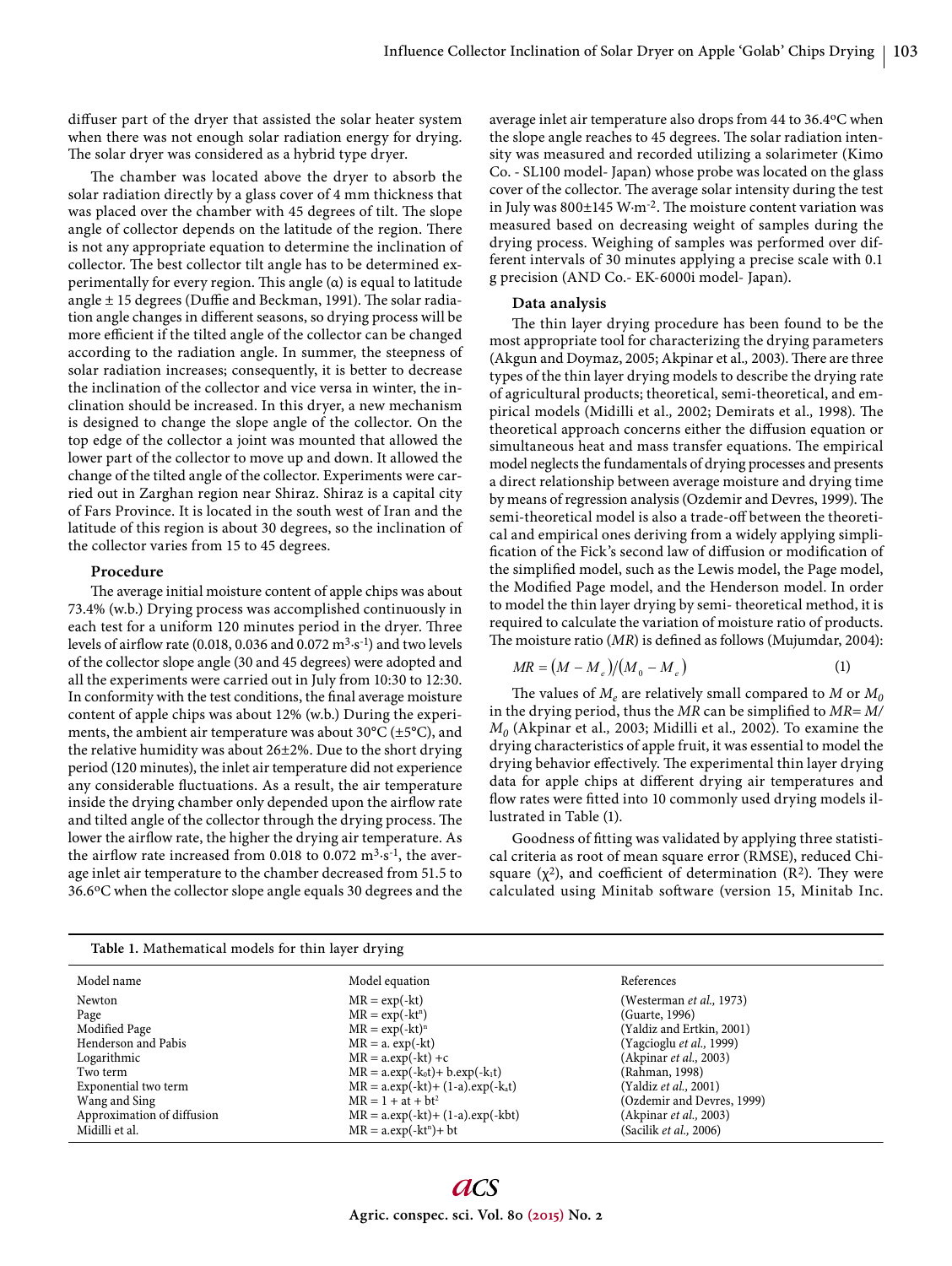USA). The higher  $R^2$  value and the lower  $\chi^2$  and RMSE values were better for goodness of fit (Yaldiz and Ertekin, 2001; Yaldiz et al., 2001). These parameters have been calculated as follows (Madamba et al.*,* 1996):

$$
RMSE = \left[\frac{1}{N} \sum_{i=1}^{N} (MR_{pre,i} - MR_{\exp,i})^2\right]^{1/2}
$$
 (2)

$$
\chi^{2} = \left[ \frac{\sum_{i=1}^{N} (MR_{\exp,i} - MR_{pre,i})^{2}}{N - P} \right]
$$
 (3)

$$
R^{2} = \left[1 - \frac{\sum_{i=1}^{N} (MR_{\exp,i} - MR_{pre,i})^{2}}{\sum_{i=1}^{N} (MR_{\exp,i})^{2}}\right] \times 100
$$
 (4)

The influence of the drying parameters on these coefficients was checked using pair wise method by Minitab software to establish an equation for every empirical coefficient in the chosen thin layer models. For this reason, five linear and nonlinear equations were derived for every empirical coefficient.

The best subset regression method was applied to classify the best model. Since this method is based on the maximum coefficient of determination, setup models were checked for other necessary post tests, such as t value of regression coefficients, sum square of error (*SSE*), and adjusted coefficient of determination (*R2 adj.*).

$$
SSE = \sum_{i=1}^{N} (M_{\exp,i} - M_{pre,i})^2
$$
 (5)

# **Results and Discussion**

Apple chips were dried in a hybrid solar dryer equipped with an adjustable inclination mechanism for the collector. The moisture content values versus drying period at three airflow rates and in two levels of inclination were showed in Figs. 2a and 2b. The results obtained proved that an increase in air flow rate caused a decrease in the intensity of drying down to 30 percent in every tilted angle. Because, reduction of airflow rate increased the drying air temperature entered into the chamber. It causes to increase drying efficiency in solar dryer.

Comparisons between moisture ratio variations in levels of collector inclination angle and airflows indicated that intensity rate of drying increased when inclination angle and airflow were 30 degrees and 0.018  $m<sup>3</sup>·s<sup>-1</sup>$ , respectively. It was similar to the results gained by Zomorodian and Moradi (2010) during the drying process of cumin. Moisture ratio (MR) data at different drying air flow rates and the collector inclination were fitted into 10 commonly applied drying models. Empirical coefficients in all models for the thin layer drying of apple chips were determined in two levels of collector slope angle. Approximation of diffusion and Midilli models showed the best curve fitting results  $\chi^2$  respectively in 30 and 45 degrees with the highest  $R^2$ , and the lowest RMSE (Tables 2 and 3).



**Figure 2.** Variations of experimental moisture content versus drying time for apple at three airflow rate and collector tilted angle (a:  $30^{\circ}$  and b:  $45^{\circ}$ )

Consequently, these two models were selected to represent the thin layer solar drying characteristics of apple chips. In another research performed by Liu et al. (2009), Logarithmic model predicted the drying process of natural herb extract in a vacuum- belt dryer better than the other models. Coefficients of approximation of diffusion model (a, k and b) and Midilli model  $(a, k, n, and b)$  changed according to the influence of airflow rate and drying air temperature in different inclinations.

Different equations were established for empirical coefficients of Approximation and Midilli models were analyzed by considering the "t" values, the residual diagnosis consisted of *R2*, *R2adj.*, and *SSE* in two levels of the collector tilted angle (Asadi et al.*,* 2012).Table 4 show five equation models discussing three coefficients in the approximation of diffusion model for 30 degrees of inclination. In conformity with the results, it is clarified that the third model had the lowest *SSE*, and the other residual diagnostic tests had the highest values for a, k, and b coefficients. On the other hand, "t" values were significant at 1% level.

Also, four coefficients in the Midilli model, which described drying in 45 degrees of the collector slope angle, were examined by five models. Due to the lowest *SSE*, the highest values of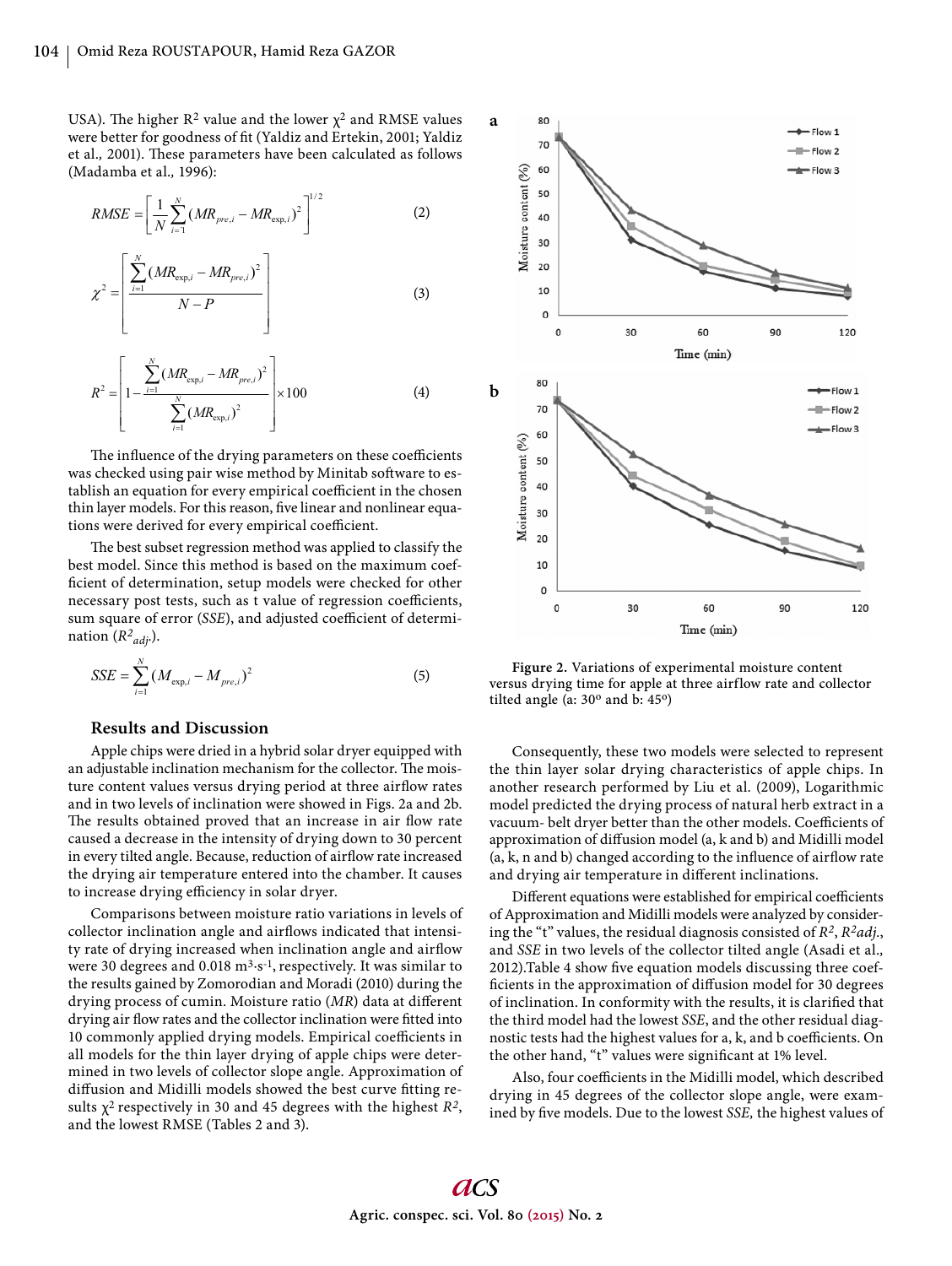| Model name                 | Model coefficients                                                    | $R^2$ | <b>RMSE</b> | $\chi^2$ |
|----------------------------|-----------------------------------------------------------------------|-------|-------------|----------|
| Newton                     | $k = 0.019776$                                                        | 0.972 | 0.0541      | 0.0031   |
| Page                       | $k = 0.047812$ , $n = 0.784166$                                       | 0.980 | 0.0448      | 0.0023   |
| Modified Page              | $k = 0.140628$ , $n = 0.0.140628$                                     | 0.972 | 0.0541      | 0.0034   |
| Henderson and Pabis        | $a = 0.981667$ , $k = 0.019403$                                       | 0.973 | 0.0535      | 0.0033   |
| Logarithmic                | $a = 0.897722$ , $k = 0.025657$ , $c = 0.09948$                       | 0.982 | 0.0459      | 0.0026   |
| Two term                   | $a = 0.951531$ , $k_0 = 0.018788$ , $b = 0.048469$ , $k_1 = 0.649982$ | 0.975 | 0.0526      | 0.0037   |
| Exponential two term       | $a = 0.037537$ , $k = 0.378843$                                       | 0.981 | 0.0454      | 0.0026   |
| Wang and Sing              | $a = -0.01669$ , $b = 0.000081$                                       | 0.964 | 0.0599      | 0.0041   |
| Approximation of diffusion | $a = 0.0333411$ , $k = 0.056994$ , $b = 0.239712$                     | 0.994 | 0.0447      | 0.0025   |
| Midilli et al.             | $a = 2.017841$ , $k = 0.338971$ , $n = 0.409167$ , $b = -0.00044$     | 0.992 | 0.0448      | 0.0027   |
|                            |                                                                       |       |             |          |

**Table 2.** Statistical results obtained from various thin layer drying models for the collector slope angle of 30o

Table 3. Statistical results obtained from various thin layer drying models for the collector slope angle of 45<sup>o</sup>

| Model name                 | Model coefficients                                                    | $\mathbb{R}^2$ | RMSE   | $\mathbf{v}^2$ |
|----------------------------|-----------------------------------------------------------------------|----------------|--------|----------------|
| Newton                     | $k = 0.014845$                                                        | 0.962          | 0.0545 | 0.0037         |
| Page                       | $k = 0.0170981$ , $n = 0.966606$                                      | 0.964          | 0.0543 | 0.0036         |
| Modified Page              | $k = 0.121838$ , $n = 0.121838$                                       | 0.961          | 0.0545 | 0.0035         |
| Henderson and Pabis        | $a = 0.994961$ , $k = 0.014761$                                       | 0.974          | 0.0544 | 0.0035         |
| Logarithmic                | $a = 0.997216$ , $k = 0.014686$ , $c = -0.002501$                     | 0.973          | 0.0545 | 0.0037         |
| Two term                   | $a = 0.988383$ , $k_0 = 0.014672$ , $b = 0.010631$ , $k_1 = 0.051716$ | 0.969          | 0.0544 | 0.0040         |
| Exponential two term       | $a = 0.037537$ , $k = 0.378843$                                       | 0.970          | 0.0541 | 0.0037         |
| Wang and Sing              | $a = -0.012731$ , $b = 0.000041$                                      | 0.968          | 0.0578 | 0.0039         |
| Approximation of diffusion | $a = 0.037545$ , $k = 0.405949$ , $b = 0.035031$                      | 0.981          | 0.0540 | 0.0035         |
| Midilli et al.             | $a = 0.876594$ , $k = 0.009305$ , $n = 1.033711$ , $b = -0.00064$     | 0.985          | 0.0532 | 0.0033         |

Table 4. Different regression models for empirical coefficients in 30° of the collector inclination

| No             | Regression Equation (t value)                                                                     | $R^2$ | $R^2_{\text{adi}}$ | <b>SSE</b> |
|----------------|---------------------------------------------------------------------------------------------------|-------|--------------------|------------|
| 1              | $a = 3.91 - 0.0709$ (T) - 17.2 (Q)<br>$(14.75)$ *** $(-11.91)$ *** $(-19.31)$ ***                 | 0.986 | 0.981              | 0.035344   |
| 2              | $a = 1.96 - 0.118(T) - 0.928 \ln(Q)$<br>$(6.15)$ *** $(-8.50)$ *** $(-11.17)$ ***                 | 0.959 | 0.945              | 0.060152   |
| $\mathfrak{Z}$ | $a = 2.63 - 0.0479(T) - 155(Q)^2$<br>$(18.63)$ *** $(-14.20)$ *** $(-28.91)$ ***                  | 0.994 | 0.991              | 0.023716   |
| 4              | $a = 11.8 - 17.4$ (Q) - 2.90 $ln(T)$<br>$(13.26)$ *** $(-20.02)$ *** $(-12.40)$ ***               | 0.987 | 0.982              | 0.034000   |
| 5              | $a = 2.46 - 17.0$ (Q) - 0.000865 (T) <sup>2</sup><br>$(16.28)***$ $(-18.52)***$ $(-11.38)***$     | 0.984 | 0.979              | 0.036932   |
| $\overline{1}$ | $k = -1.40 + 0.0293(T) + 9.68(0)$<br>$(-12.81)$ *** $(11.91)$ *** $(26.29)$ ***                   | 0.994 | 0.992              | 0.0146613  |
| $\overline{2}$ | $k = -0.312 + 0.0563$ (T) + 0.524 ln(Q)<br>$(-2.06)^*$ $(-8.50)^{***}$ $(13.27)^{***}$            | 0.976 | 0.968              | 0.028601   |
| $\mathfrak{Z}$ | $k = -0.684 + 0.0163$ (T) - 87 (Q) <sup>2</sup><br>$(-14.21)$ *** $(14.20)$ *** $(47.75)$ ***     | 0.998 | 0.997              | 0.008072   |
| 4              | $k = -4.65 + 9.76$ (Q) $- 1.20 \ln(T)$<br>$(-12.68)$ *** $(27.18)$ *** $(12.40)$ ***              | 0.994 | 0.992              | 0.014058   |
| 5              | $k = -0.805 - 9.60$ (Q) - 0.000358 (T) <sup>2</sup><br>$(-12.88)$ *** $(25.29)$ *** $(11.38)$ *** | 0.993 | 0.991              | 0.015270   |
| -1             | $b = -1.11 - 0.0178(T) - 5.77(Q)$<br>$(16.65)$ *** $(-11.91)$ *** $(-25.81)$ ***                  | 0.993 | 0.991              | 0.008879   |
| 2              | $b = 0.457 - 0.0339(T) - 0.313 \ln(Q)$<br>$(5.00)$ *** $(-8.50)$ *** $(-13.14)$ ***               | 0.975 | 0.967              | 0.017222   |
| $\overline{3}$ | $b = 0.679 - 0.0100$ (T) $- 51.9$ (Q) <sup>2</sup><br>$(22.88)$ *** $(-14.20)$ *** $(-46.20)$ *** | 0.998 | 0.997              | 0.004977   |
| 4              | $b = 3.08 - 5.82$ (Q) $- 0.728 \ln(T)$<br>$(13.83)$ *** $(-26.69)$ *** $(-12.40)$ ***             | 0.994 | 0.992              | 0.008541   |
| 5              | $b = 0.744 - 5.73$ (Q) - 0.000217 (T) <sup>2</sup><br>$(19.60)$ *** $(-24.82)$ *** $(-11.38)$ *** | 0.993 | 0.990              | 0.009278   |

 $^*$  - Significant at 10%;  $^{\star\star}$  - Significant at 1% - Significant at 1%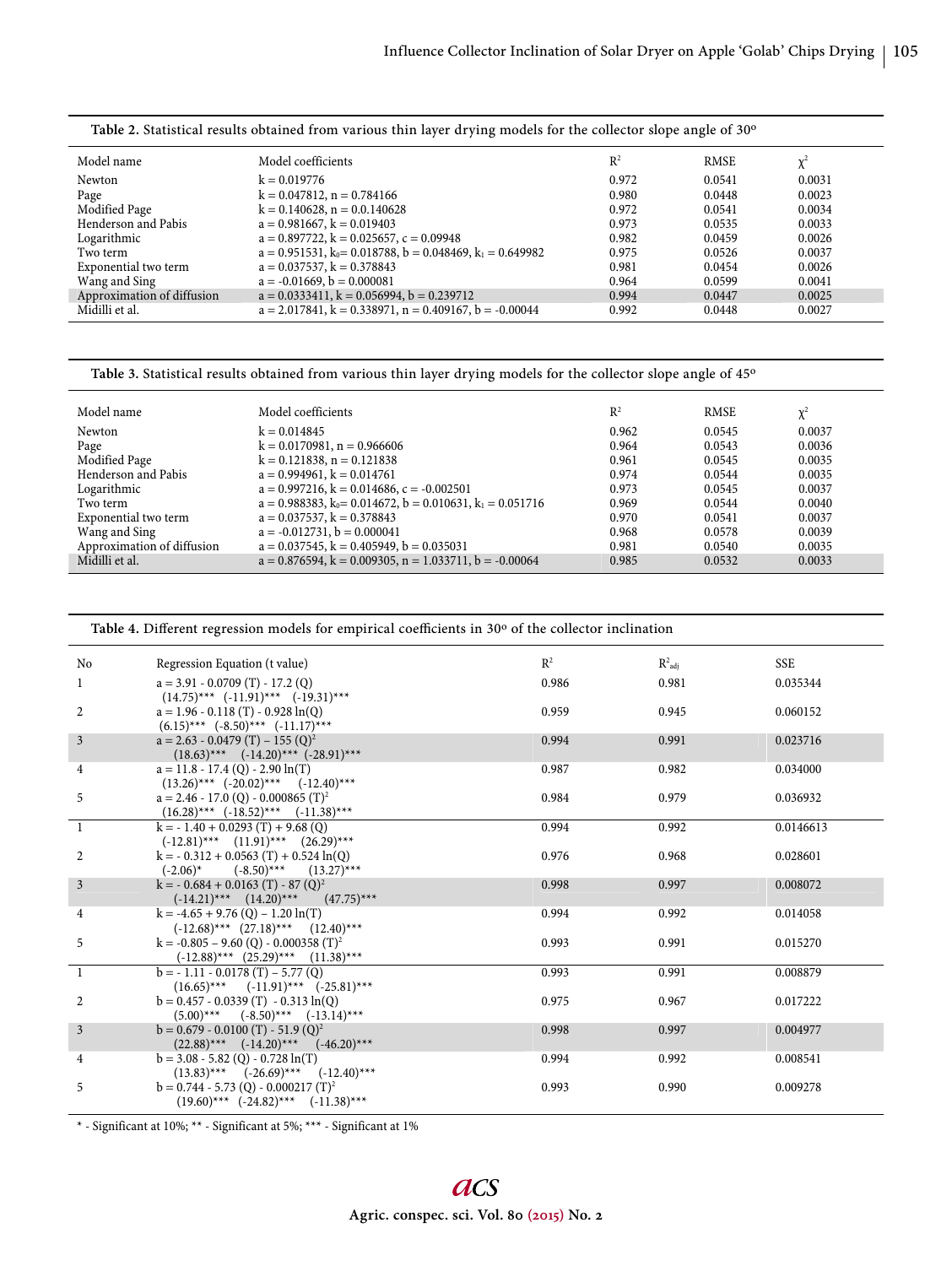| Table 5. Different regression models for empirical coefficients in 45° of the collector inclination |                                                                                                |       |                      |            |
|-----------------------------------------------------------------------------------------------------|------------------------------------------------------------------------------------------------|-------|----------------------|------------|
| No                                                                                                  | Regression Equation (t value)                                                                  | $R^2$ | $R^2$ <sub>adi</sub> | <b>SEE</b> |
| 1                                                                                                   | $a = -8.86 + 0.200(T) + 52.0(Q)$<br>$(-5.86)$ *** $(7.28)$ *** $(6.96)$ ***                    | 0.898 | 0.864                | 0.130681   |
| 2                                                                                                   | $a = -0.74 + 0.302(T) + 3.13$ Ln(Q)<br>$(-0.47)$ *** $(1.70)$ *** $(1.62)$ ***                 | 0.358 | 0.144                | 0.328430   |
| $\mathfrak{Z}$                                                                                      | $a = -4.72 + 0.136$ (T) + 379 (Q) <sup>2</sup><br>$(-7.86)$ *** $(11.32)$ *** $(10.93)$ ***    | 0.956 | 0.941                | 0.086120   |
| 4                                                                                                   | $a = -39.1 + 61.7 Q + 10.2 Ln(T)$<br>$(-5.42)$ *** $(5.54)$ ***<br>$(5.72)$ ***                | 0.845 | 0.793                | 0.161308   |
| 5                                                                                                   | $a = -3.60 + 44.3 Q + 0.00195 (T)^2$<br>$(-5.36)$ *** $(8.09)$ ***<br>$(8.58)$ ***             | 0.925 | 0.900                | 0.112393   |
| 1                                                                                                   | $k = -0.176 + 0.0122T + 2.31Q$<br>$(7.28)$ *** $(5.05)$ ***<br>$(-1.90)$                       | 0.949 | 0.932                | 0.008008   |
| 2                                                                                                   | $k = 0.198 + 0.0150 T + 0.120 Ln(Q)$<br>$(2.55)$ <sup>**</sup><br>(1.70)<br>(1.25)             | 0.788 | 0.717                | 0.016352   |
| $\mathfrak{Z}$                                                                                      | $k = 0.0032 + 0.00948$ T + 17.1 (Q) <sup>2</sup><br>(0.08)<br>$(11.32)$ ***<br>$(7.06)$ ***    | 0.971 | 0.962                | 0.006013   |
| 4                                                                                                   | $k = -2.03 + 2.91$ Q + 0.627 Ln(T)<br>$(-4.59)$ *** $(4.26)$ ***<br>$(5.72)$ ***               | 0.922 | 0.897                | 0.009885   |
| 5                                                                                                   | $k = 0.146 + 1.84$ Q + 0.000120 (T) <sup>2</sup><br>$(3.54)$ *** $(5.48)$ ***<br>$(8.58)$ ***  | 0.962 | 0.950                | 0.006888   |
| $\mathbf{1}$                                                                                        | $n = -1.20 + 0.0269$ T + 6.53 Q<br>$(-5.91)$ ***<br>$(7.28)$ ***<br>$(6.49)$ ***               | 0.905 | 0.874                | 0.017610   |
| 2                                                                                                   | $n = -0.178 + 0.0387T + 0.382$ Ln(Q)<br>$(-0.89)$<br>$(1.70)$ $(1.54)$                         | 0.457 | 0.276                | 0.042181   |
| $\mathfrak{Z}$                                                                                      | $n = -0.688 + 0.0189$ T + 47.7 (Q) <sup>2</sup><br>$(-8.21)$ *** $(11.32)$ ***<br>$(9.87)$ *** | 0.956 | 0.941                | 0.012009   |
| 4                                                                                                   | $n = -5.28 + 7.83 Q + 1.38 Ln(T)$<br>$(-5.43)$ *** $(5.22)$ *** $(5.72)$ ***                   | 0.856 | 0.808                | 0.021737   |
| 5                                                                                                   | $n = -0.496 + 5.49 Q + 0.000263 (T)^{2}$<br>$(-5.48)$ *** $(7.44)$ *** $(8.58)$ ***            | 0.930 | 0.907                | 0.015146   |
| 1                                                                                                   | $b = -0.0301 + 0.000513 T + 0.124 Q$<br>$(-7.76)$ ***<br>$(7.28)$ ***<br>$(6.46)$ ***          | 0.906 | 0.875                | 0.000335   |
| 2                                                                                                   | $b = -0.0106 + 0.000736$ T + 0.00725 Ln(Q)<br>(1.70)<br>$(-2.79)$ **<br>(1.54)                 | 0.463 | 0.284                | 0.000801   |
| $\mathfrak{Z}$                                                                                      | $b = -0.0203 + 0.000361 T + 0.905 (Q)^2$<br>$(-12.70)$ *** $(11.32)$ ***<br>$(9.82)$ ***       | 0.956 | 0.941                | 0.000229   |
| 4                                                                                                   | $b = -0.108 + 0.149 Q + 0.0262 Ln(T)$<br>$(-5.82)$ *** $(5.21)$ *** $(5.72)$ ***               | 0.857 | 0.809                | 0.000414   |
| 5                                                                                                   | $b = -0.0166 + 0.104 Q + 0.000005 (T)^{2}$<br>$(-9.64)$ *** $(7.41)$ ***<br>$(8.58)$ ***       | 0.930 | 0.907                | 0.000288   |

\* - Significant at 10%; \*\* - Significant at 5%; \*\*\* - Significant at 1%

*R2*, and *R2adj*., the third model were selected. As for the results obtained, "t" values were also significant at 1% level (Table 5).

Zomorodian and Dadashzadeh (2009) found the linear correlations for constant coefficients of Page model with air temperature and velocity during the drying process of sultana grape in a mixed mode solar dryer with 45 degrees of the collector tilted angle. Experimental and predicted variation of moisture ratio versus the drying period are displayed for different air flow rate in Figs. 3 and 4 for 30 and 45 degrees of the collector inclination, respectively.

The established models for each drying condition provided a satisfactory agreement between experimental and predicted moisture ratio values. A comparison between moisture ratio variations for different inclination angle illustrated an increase in the intensity rate of drying process when this angle was 30 degrees (Fig. 5).

In summer, the tilted angle of sunlight radiation increases, so in order to receive radiation energy more efficiently, the tilted angle should be lowered. Uniform variation of observation order



**Figure 3.** Variation of experimental and predicted moisture ratio versus drying period at three levels of flow rate for 30° of the collector inclination angle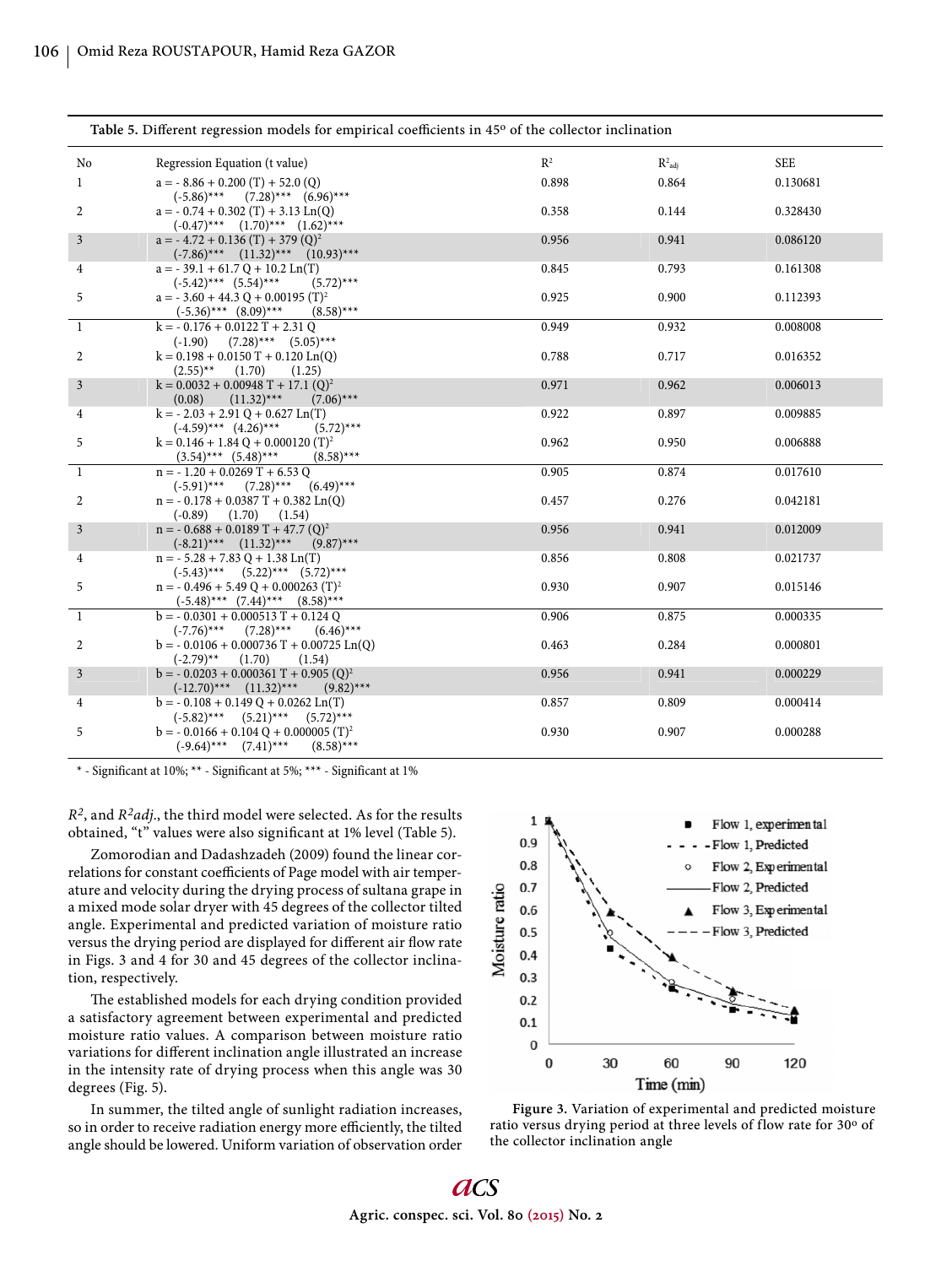

**Figure 4.** Variation of experimental and predicted moisture ratio versus drying period at three levels of flow rate for 45° of the collector inclination angle



**Figure 5.** Comparison between moisture ratio variations in different inclination of the collector

and fitted value revealed that the assumption of uniformity of variance among residuals was held (Figs. 6a and 6b). In other words, homoscedasticity of residuals was proved according Asadi et al.*,* (2012) method. Although most of models had good agreement with experimental data, but the approximation of diffusion model (Fig. 6a) and the Midilli model (Fig. 6b) were better than others for describing the drying behavior of apple chips.

## **Conclusion**

Acquired results showed that the approximation of diffusion and the Midilli models had the best curve fitting for observation values when the collector slope angle was 30 and 45 degrees, respectively. In this research we concluded that an increase in airflow rate caused a decrease in the intensity of drying down to 30 percent in every tilted angle. Results showed that when the 2nd polynomial equations were selected, there was a good agreement between observation and predicted data. Comparisons between



**Figure 6.** Comparison between experimental and Predicted Moisture Ratio values for two levels of tilted angle of the collector (a: 30º and b: 45º

moisture ratio variations in levels of collector inclination angle and airflows indicated that, intensity rate of drying increased when inclination angle and airflow were 30 degrees and 0.018 m3.s-1, respectively. Uniform variation of observation and predicted values revealed that the predicted *MR* out of the approximation of diffusion model and Midilli model was acceptable to describe the drying behavior of apple chips.

# **References**

- Aghabashlo M., Kianmehr M.H., Khani S. (2008) Mathematical modeling of carrot thin layer drying using new model. Energy Convers. Manage., 49, 201–212.
- Akgun N., Doymaz I. (2005) Modeling of olive cake thin-layer drying process. J. Food. Eng., 68, 455–461.
- Akpinar E. K., Bicer Y., Midilli A. (2003) Modeling and experimental study on drying of apple slices in a convective cyclone dryer. J. Food. Process Eng., 26, 515–541.